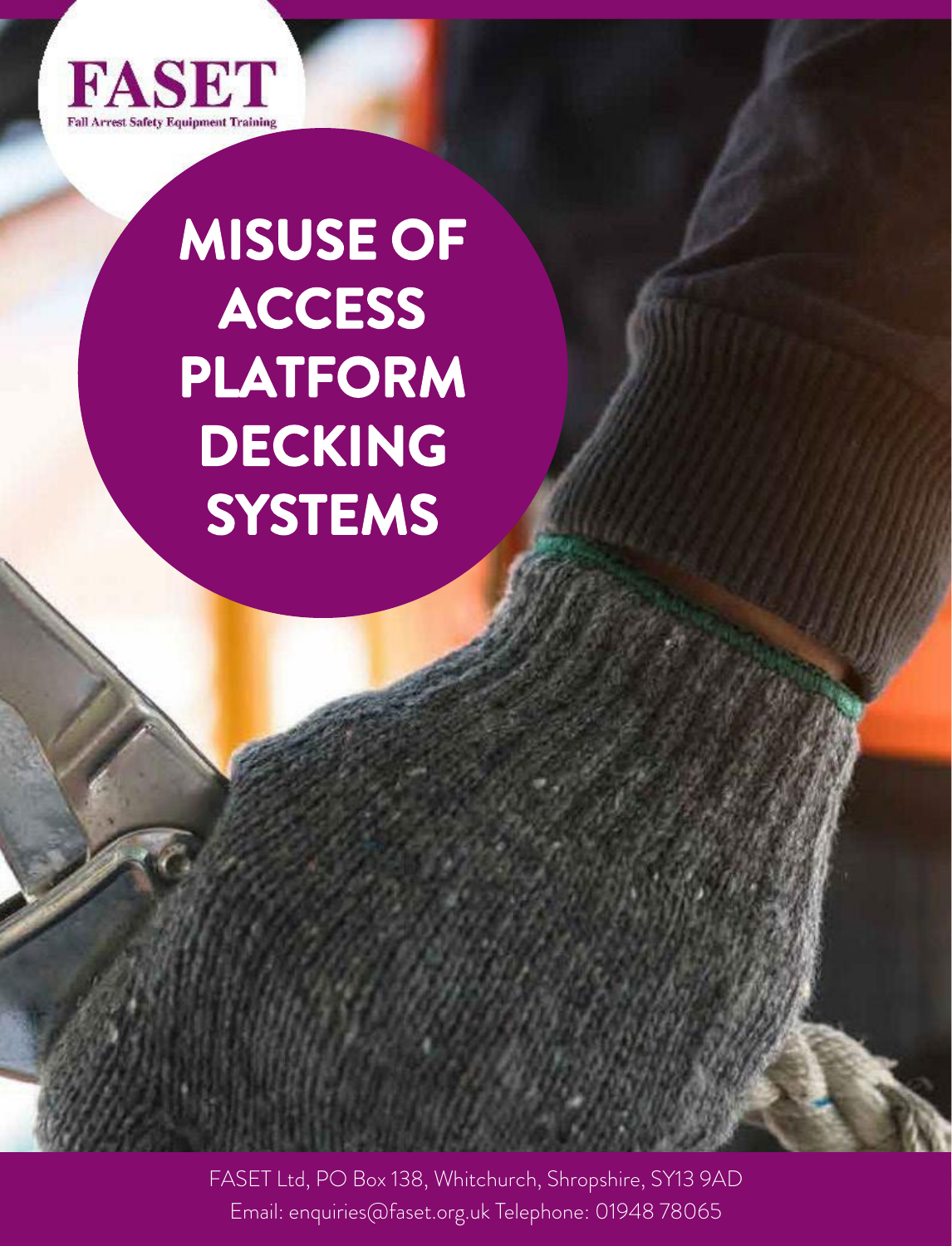## FASET Bulletin APD04 (Revision 1) Misuse of Access Platform Decking Systems

Misuse of Access Platform Decking systems is becoming more common as the popularity and easy access to the system increases. Systems should only be used for their intended purpose, in line with the manufacturers user instructions. Misuse of the system or its individual components can lead to failure or result in undetected damage resulting to failure during subsequent use.

Some typical examples of misuse are detailed below.

#### **Overloading**

The load limitations of individual Platform Decking Systems detailed within Manufacturers User Information should be adhered to all times. Overloading has the potential to damage the system, or cause the system to fail with potential to cause injury.



#### **Point Loading**

Point loading a Platform Decking System can lead to a failure at the point of misuse or during subsequent use if undetected damage is caused to the system components. The Manufacturer's information on maximum loadings should always be referred to.



For more information about FASET, contact:

**FASET** PO BOX 138, WHITCHURCH SHROPSHIRE. SY13 9AD

- +44 (0) 1948 780652
- enquiries@faset.org.uk E.
- W www.faset.org.uk



**Fall Arrest Safety Equipment Training**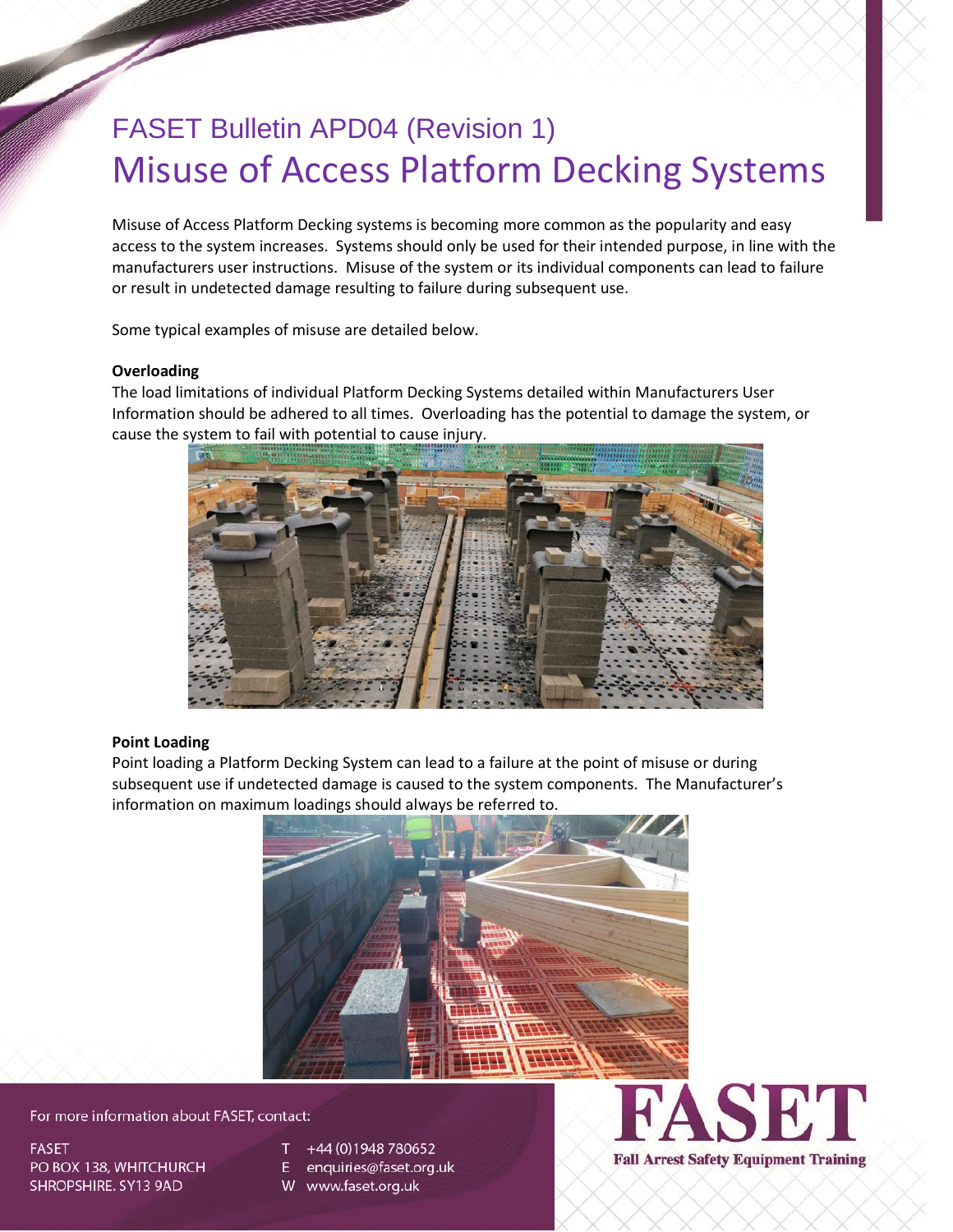#### **Tampering**

Access Platform Decking Systems are provided for the safety of operatives working on site, and the way they are installed and are supported are crucial to their stability and effectiveness.

Unauthorised alterations to the Access Platform Decking System or its supporting structure is likely to be a breach of Section 8 of the Health and Safety at Work etc. Act 1974. Only competent and authorized operatives are permitted to make changes to an installed system, and once the changes have been made, a new Handover Certificate should be issued.





For more information about FASET, contact:

**FASET** PO BOX 138, WHITCHURCH SHROPSHIRE. SY13 9AD

- +44 (0) 1948 780652 Τ
- E enquiries@faset.org.uk
- W www.faset.org.uk